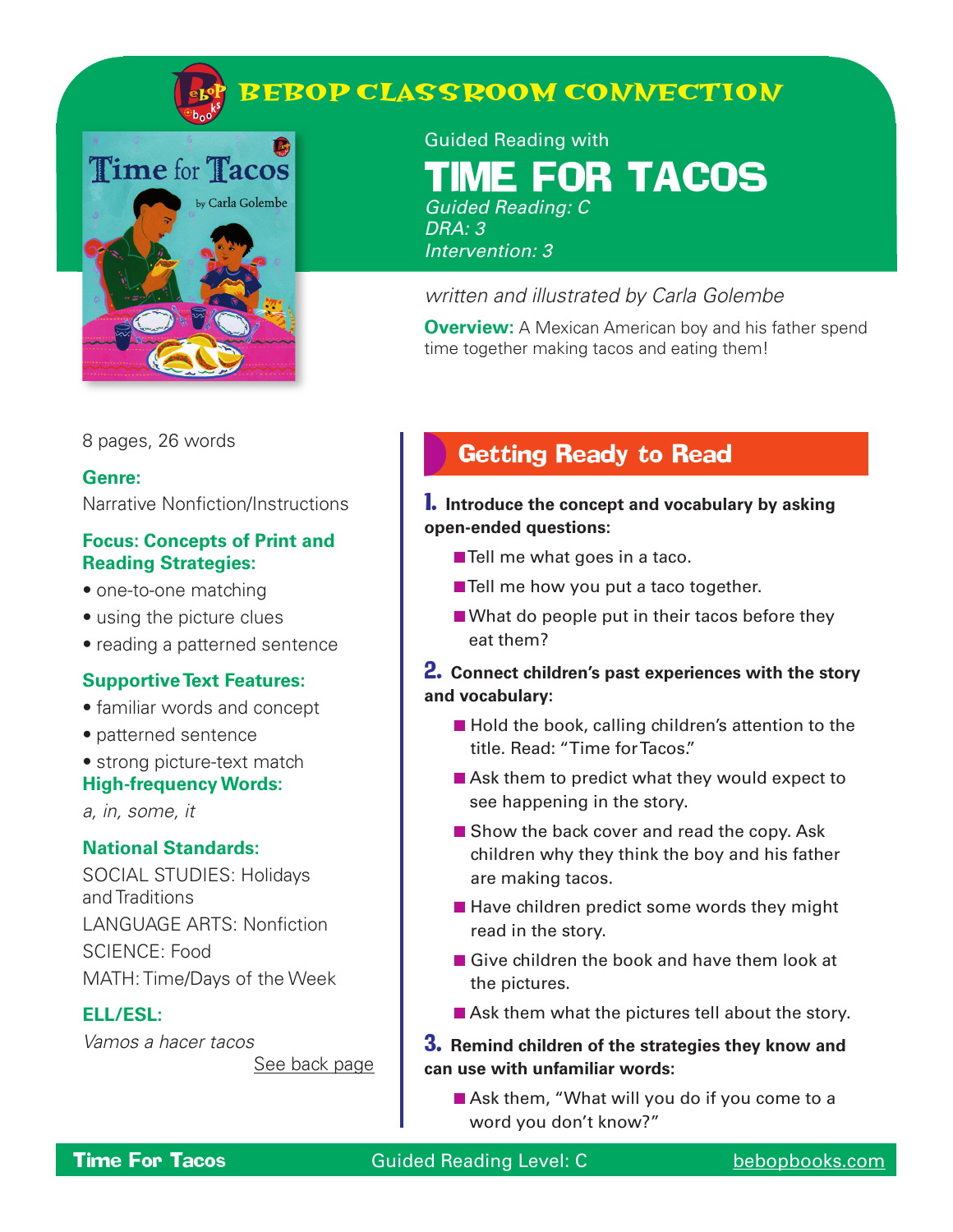

■ Encourage children to look at the pictures and the beginning sound of the word.

### 4. **Be aware of the following text features:**

- The book contains familiar words: take, taco, shell, beans, tomatoes, peppers, cheese, sauce, eat.
- There is a patterned sentence: "Put in some beans."
- Only one word changes on each page.
- The first and last sentences are different: "Take a taco shell." and "Eat it!"

### Reading the Book

1. **Set a purpose by telling children to read and find out how to make a taco.**

#### 2. **Have children read quietly, but out loud.**  Each child should be reading at his or her own

pace. Children should not read in chorus. Listen to children as they read by leaning close or bending down beside each child.

### 3. **Look for these reading behaviors during the first reading:**

- Do the words they say match the printed words in the book? (voice to print match)
- Do they look at the pictures before they read the text or after they read?
- What do they do if they encounter an unfamiliar word? (appeal to you, try a strategy)
- Do their eyes go up to the picture before reading the new word in the pattern?
- Are they saying the initial sounds of words before saying the whole word.
- Are they saying the individual letter sounds /t/ - /a/ - /k/ - /e/ or blending the sounds?
- Do they reread if they come to an unfamiliar or unknown word?
- Have they self-corrected any mistakes?
- Is there any inflection or speech-like sound to their reading?
- Have they responded with a laugh or other sound as they read the text?
- Do they make comments as they read?

4. **As children read, suggest a reading strategy if they are struggling:** "Try looking at the picture to make sense of the print." Encourage children to take a guess after looking at the pictures.

### 5. **Possible teaching points to address based on your observations:**

- $\blacksquare$  Review using the picture to help with each new word.
- Review using the beginning sound.
- Model how to reread the sentence if it doesn't sound right or make sense.
- Discuss the exclamation mark on the last page and what it tells the reader to do.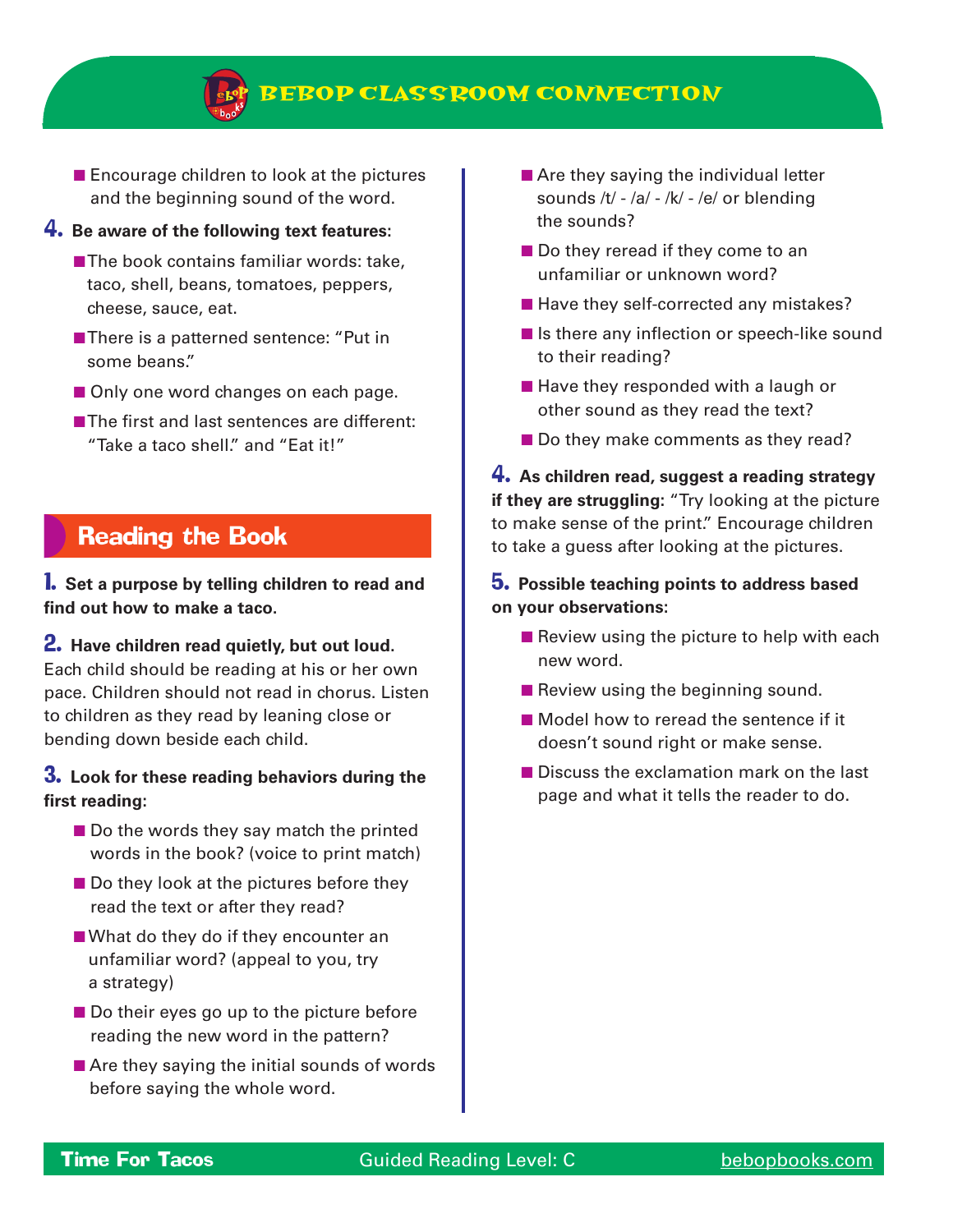

## After the First Reading

1. **Have children confirm their predictions.**

2. **Ask children to decide which of the ingredients they would put in their own tacos.**

3. **Discuss how the boy's father helps him make a taco.** 

4. **Review the directions and generate a list of equipment that would be needed to make the tacos.**

5. **Generate some words for the boy and his father to say on each page.** 

6. **Practice saying the last line, "Eat It!," the way the people in the story might say it.**

## Second Reading

1. **Have children reread the book in a whisper voice or to a partner.**

2. **This is a time for assessment.** While they are reading, watch what children do and what they use from the teaching time. Alternatively, you might take a running record on one child as an assessment of the child's reading behavior.

## Cross-Curricular Activities

**Language:** For snack time, make some tacos together, following the directions. Talk about what children see, smell, and taste. Generate other words to use in place of "put" in each sentence.

Art: Cut pictures of foods from old magazines. Give children yellow paper circles to represent taco shells. Have them choose and paste foods of their choice on their taco shells.

**Science:** Investigate the food pyramid or food groups. Revisit the story TIME FOR TACOS and decide how many of the food groups are represented. Decide whether or not this would be a good meal. Does anything need to be added to make a balanced meal? What should be added?

**Math:** Review basic geometric shapes. Ask children to look at the pictures in the book and name the shapes they see (triangle, star, circle, diamond). You might also wish to introduce other shapes and patterns such as semicircle, line, oval, zigzag.

## **Social Studies: Read THE TORTILLA**

FACTORY by Gary Paulsen. Discuss how the people in the story make tortillas. As a group, write the directions. Talk about the different kinds of bread people eat. and that tortillas are a type of bread made of cornmeal. Tortillas are also used to make taco shells.

**Writing:** Have children write about a taco or other sandwich-like food they enjoy eating.